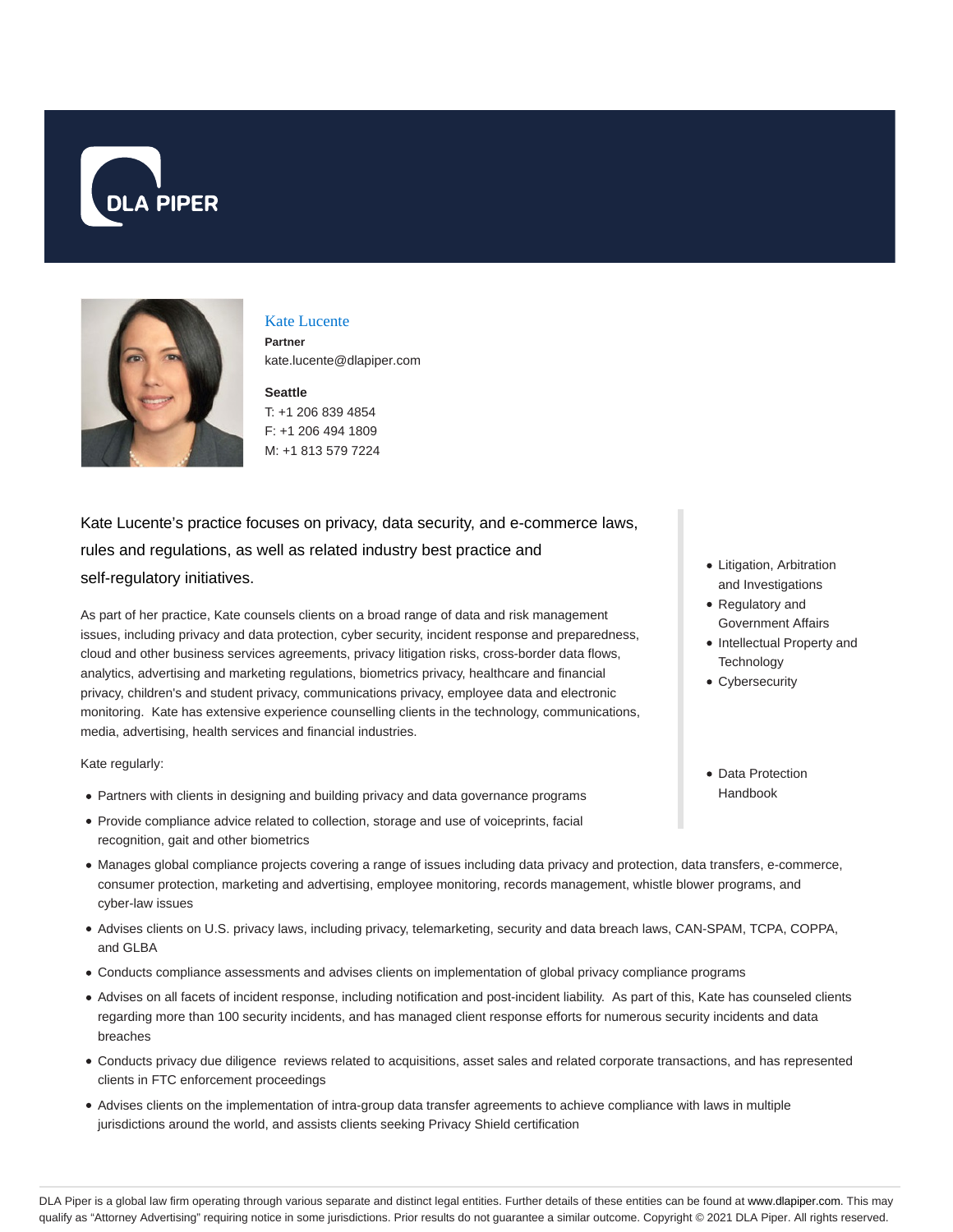- Negotiates privacy and security terms and agreements
- Drafts and advises on the implementation of privacy policies, and internal privacy and security policies and procedures

Kate also represents clients in responding to FTC and other agency proceedings related to privacy and consumer protection issues, and provides policy-related advocacy and guidance to clients regarding proposed privacy and security laws.

In addition to her J.D., Ms. Lucente also holds a M.A. in Mass Communications Law from the University of Florida, where she concentrated her graduate work and thesis on information privacy laws.

Ms. Lucente is also the co-editor (2011 - present) of the DLA Piper Laws of the World Handbook, which provides an overview of data protection laws in more than 90 jurisdictions worldwide.

#### **REFERENCE**

### poplatky

- Florida
- Washington

#### předchozí zkušenosti

Prior to her legal career, Kate worked for several years in the financial services and communications industries.

### uznání

• The Legal 500 United States 2021 - Recommended, Media, Technology, and Telecoms Cyber Law (including Data Privacy and Data Protection)

#### vzdělání

- J.D., University of Florida Levin College of Law
- M.A., Privacy and Mass Communications Law, University of Florida
- B.S., Communications, University of North Florida

#### **Soudy**

- United States Court of Appeals for the Eleventh Circuit
- United States District Court for the Middle District of Florida
- United States District Court for the Southern District of Florida

#### členství

- International Association of Privacy Professionals
- Women in Privacy
- American Bar Association

## **AKTUALITY**

### publikace

Co-Editor, "DLA Piper Data Protection Laws of the World Handbook," 2011-present

DLA Piper is a global law firm operating through various separate and distinct legal entities. Further details of these entities can be found at www.dlapiper.com. This may qualify as "Attorney Advertising" requiring notice in some jurisdictions. Prior results do not guarantee a similar outcome. Copyright © 2021 DLA Piper. All rights reserved.